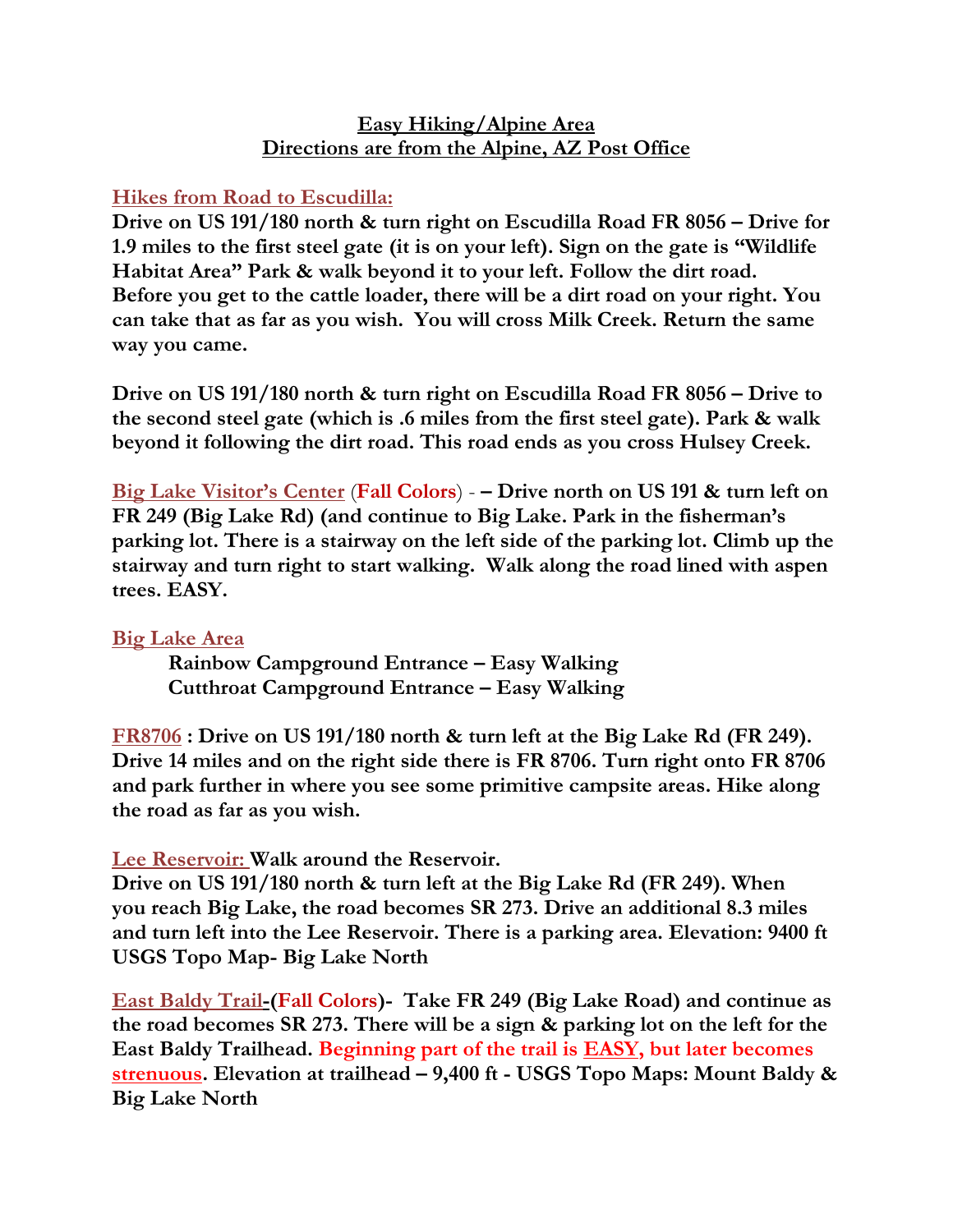**Mt. Baldy Crossover Trail: Start at the East Baldy Trailhead. Drive on US 191/180 north & turn left at the Big Lake Rd (FR 249). Take FR 249 (Big Lake Rd) until it turns into SR 273 and look for the sign for the East Baldy Trail. Soon after you start the trail, there is a sign for the Crossover Trail. The Crossover Trail will be on the right side. Walk the beginning part of it and then turn back the way you came. Elevation: 9,300 ft. USGS Topo Maps: Mount Baldy & Big Lake North.**

**Sheep Crossing – Drive north on US 191 & turn left on FR 249 (Big Lake Rd) and it becomes SR 273 at Big Lake. Continue driving along SR 273. Pass the East Baldy Trailhead. The next small parking lot on the left is Sheep Crossing. Walk along the West Fork of the Colorado River. There is a beaver dam there. Elevation: 9,000ft**

### **Indian Spring Trail 7.5 miles**

**Drive north on US 191/180 & turn left on FR 249 (Big Lake Rd) Take the Big Lake Road (FR 249) and turn left onto FR 249E (the sign will say Sprucedale). Drive down FR 249E until you see the sign for Indian Springs. Parking is on the left. Cross the street to start on the Trail. EASY USGS Topo Map – Big Lake South**

### **Meadow Walk**

**Drive on US 191 north & turn right on FR 8056 (Road to Escudilla). Drive .9 miles to just past the gray rock earthen dam and park on the right side of the road. USGS Topo Quad- Nutrioso.**

### **Hike to Crackerjack Tank**

**Drive along US 191 north of Alpine past Tal-Wi-Wi Just beyond the Alpine Divide, slow down and turn right at the first road on the right. Drive in and park on the left side. Take the road to the left to Cracker Jack Tank For Easy Walking** – **Take the road to the right for an easy hike. Elevation: 8894 ft. USGS Topo Map - Alpine**